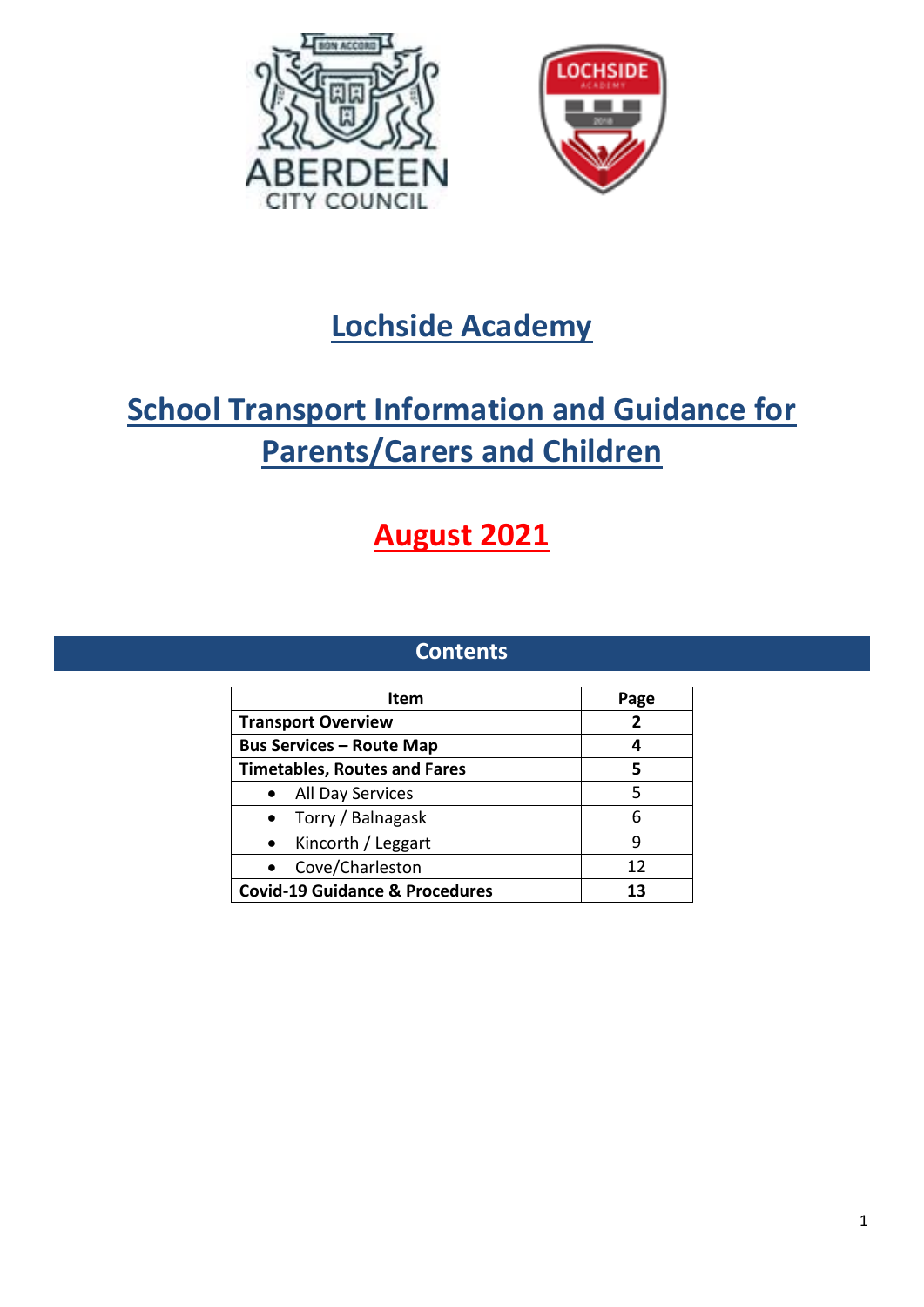#### **Bus Services**

Please see below for details of the timings and routes the buses will take. Bus Services will operate from all areas as per 2020/21 acadmic year.

Bus Services will be operated by First Aberdeen and Stagecoach Bluebird and will serve all existing bus stops along the routes detailed.

Outwith school times, pupils will be able to utilise services 3 and 18 to travel between home and school on their respective routes.

#### **Changes for 2020/21**

The service 22C has been renamed 22B but will operate the same route.

As a result of a tendering exercise services 21A, 22A and 22B will now be operated by Stagecoach Bluebird. There will be no change to routes or timetables as a result and the Lochside Travel pass will continue to be accepted on the services 22A and 22B. As a result of this change, only Stagecoach tickets will be accepted on the service 21A.

#### **Bus Pass for pupils in Torry and Kincorth**

The bus passes will be loaded onto pupils Accord cards, in school, throughout the first few weeks of term.

As bus passes will not be loaded onto all pupils Accord cards immediately, if you are using one of the school time services (22A, 22B, 31, 181, 182 and 183), bus drivers will let any children in uniform on the buses for the first 4 weeks of term, up to Friday 10<sup>th</sup> September 2021, without the bus pass product being on the Accord card. Children may be asked to show their Accord Card, as a flash pass, as evidence. If you are travelling on the service 3 or 18 you may be asked to pay a fare, if you do need to use these services, please speak to the school office so that you can be provided with a travel voucher.

Any children who have lost or damaged their Accord card since they were last in school should speak to the school office to arrange a replacement, in which case travel vouchers will be provided until the replacement Accord card has been received.

The school bus pass will only be valid on the following services: 3/3A/3B, 18, 22A/22B, 31, 181, 182 and 183.

#### **Purchasing bus tickets for pupils in Cove**

For children travelling to school by bus from Cove, any tickets will need to be purchased from Stagecoach Bluebird for service 21A and First Aberdeen for service 3. Fare information can be found at:

- [www.stagecoachbus.com/tickets/all-tickets](http://www.stagecoachbus.com/tickets/all-tickets)
- [www.firstbus.co.uk/aberdeen/tickets/ticket-prices](http://www.firstbus.co.uk/aberdeen/tickets/ticket-prices)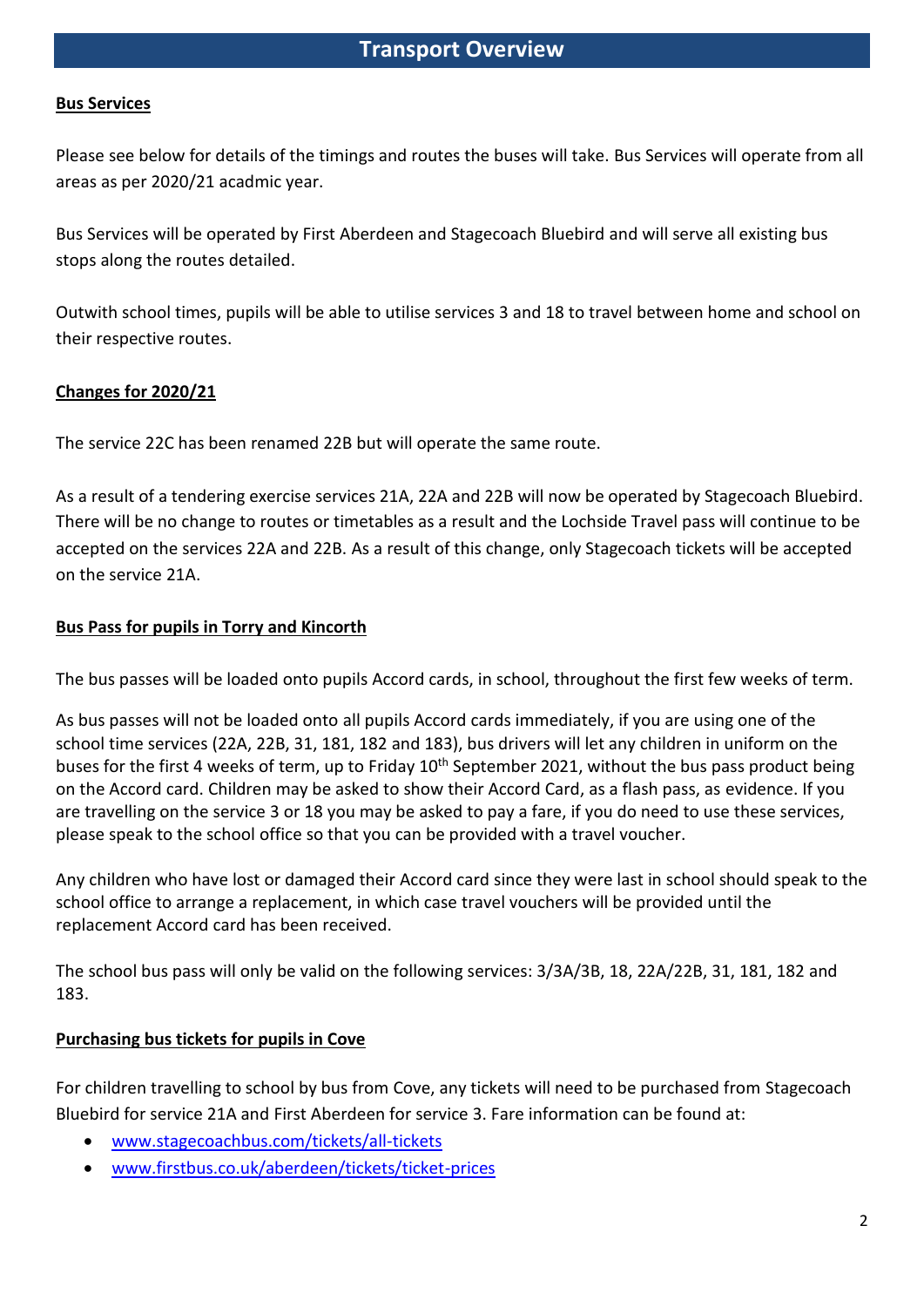#### **Free Bus Travel for Under 22's**

From 31<sup>st</sup> January 2021, travel on all services will be free under the Scottish Governments free bus travel for under 22's [\(www.transport.gov.scot/news/free-bus-travel-for-under-22s/\)](http://www.transport.gov.scot/news/free-bus-travel-for-under-22s/) and children will be asked to apply for a pass under the scheme and the Lochside Travel Pass on the Accord card will be phased out. More information to follow.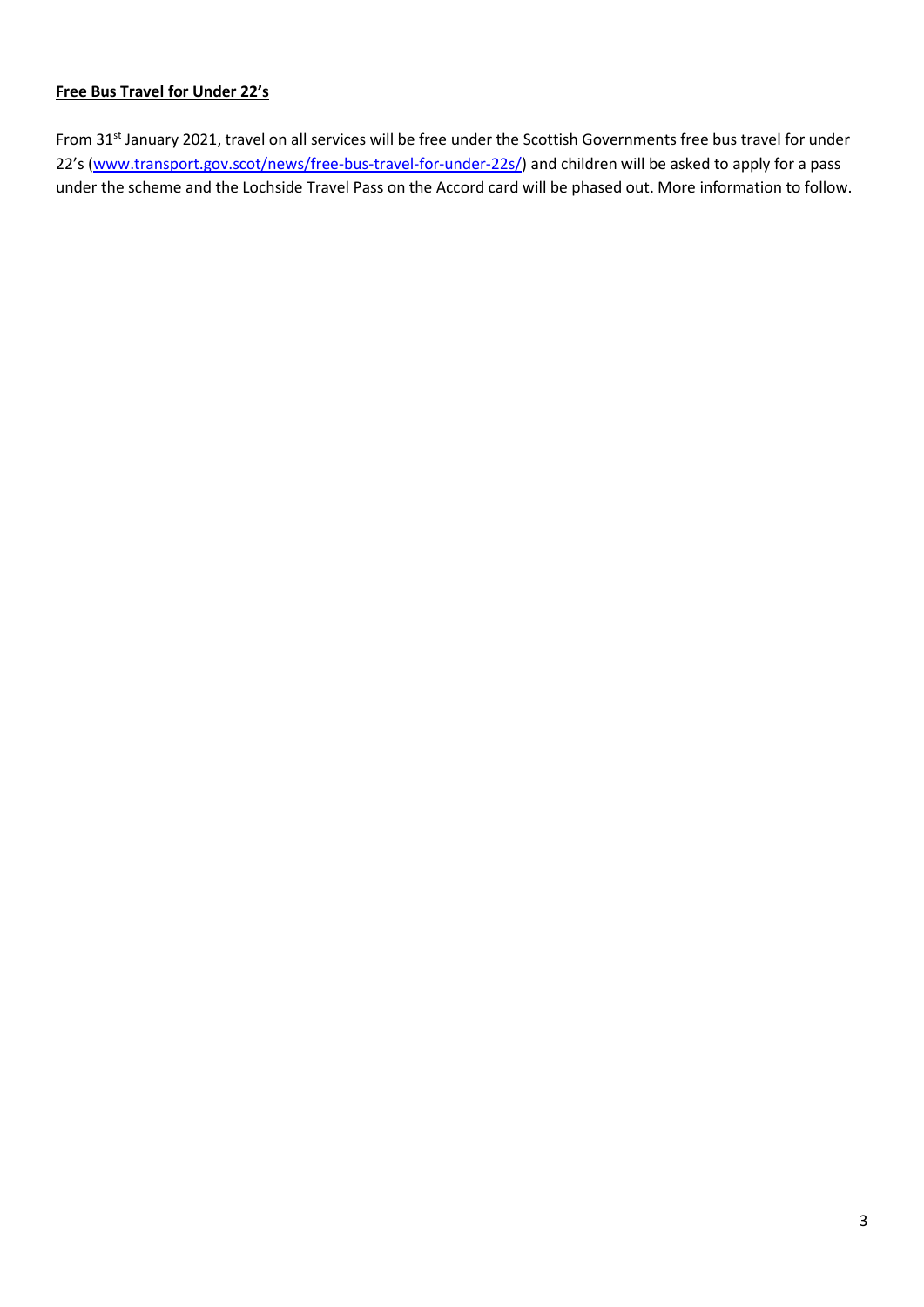## **Timetables, Route and Fare Transport Overview**

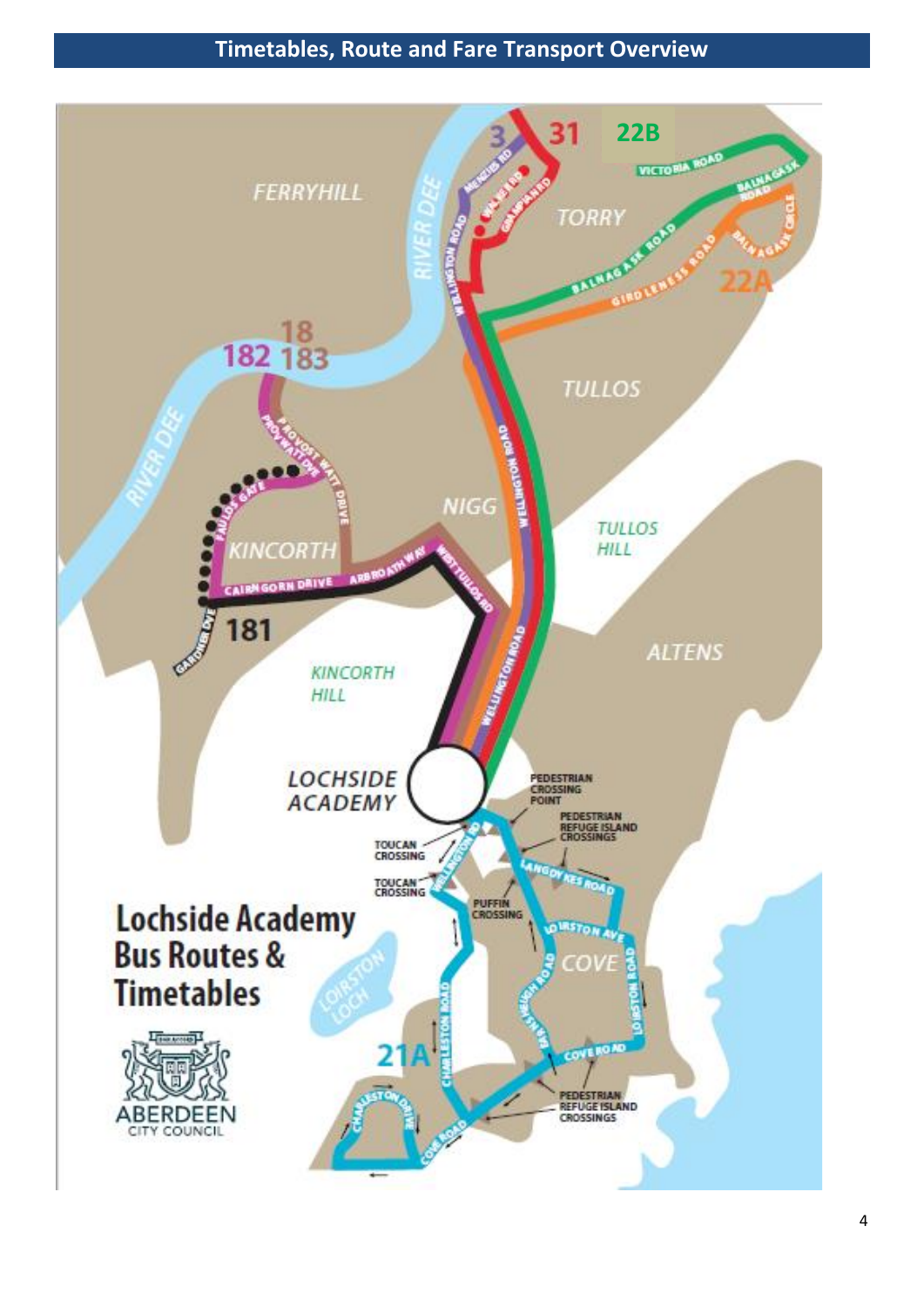## **Timetables, Route and Fare Information**

## **All Day Services**

### **First Aberdeen Service 3, Torry – Lochside Academy**

- **Timetable:** [www.firstbus.co.uk/aberdeen/plan-journey/timetables](http://www.firstbus.co.uk/aberdeen/plan-journey/timetables)
- **Route:**
	- o **Towards Lochside/Cove**: Victoria Rd, Menzies Road, Craig Place, Wellington Road, Altens/Cove
	- o **Towards Lochside/Torry:** Cove/Altens, Wellington Road, Craig Place, Menzies Road, Victoria Road.
- **Fares:**Lochside Travel Pass accepted. For non-pass holders First Aberdeen Fares will apply. [www.firstbus.co.uk/aberdeen/tickets/ticket-prices](http://www.firstbus.co.uk/aberdeen/tickets/ticket-prices)

### **First Aberdeen Service 18, Kincorth – Redmoss**

- **Timetable:** [www.firstbus.co.uk/aberdeen/plan-journey/timetables](http://www.firstbus.co.uk/aberdeen/plan-journey/timetables)
- **Route:**
	- o **Towards Lochside**: Great Southern Road, Provost Watt Drive, Arbroath Way, Abbotswell Crescent.
	- o **Towards Kincorth:** Abbotswell Crescent, Arbroath Way, Provost Watt Drive, Great Southern Road.
- **Fares:**Lochside Travel Pass accepted. For non-pass holders First Aberdeen Fares will apply. [www.firstbus.co.uk/aberdeen/tickets/ticket-prices](http://www.firstbus.co.uk/aberdeen/tickets/ticket-prices)



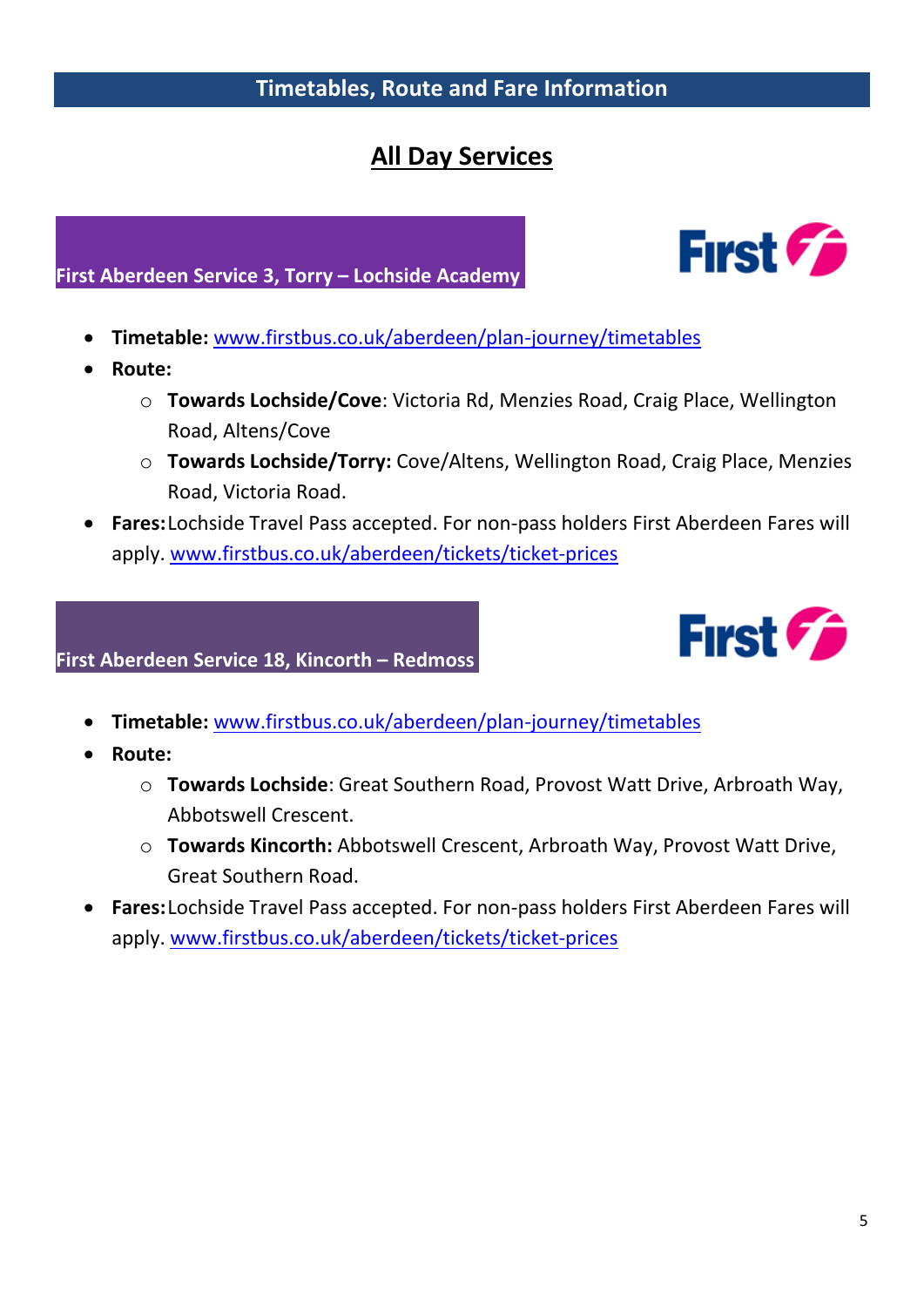## **Torry / Balnagask Services**

### **Service 22A, Balnagask – Lochside Academy**



| <b>Monday to Friday AM</b>    |  |  |  |
|-------------------------------|--|--|--|
|                               |  |  |  |
|                               |  |  |  |
|                               |  |  |  |
|                               |  |  |  |
|                               |  |  |  |
|                               |  |  |  |
|                               |  |  |  |
| <b>Wednesday to Friday PM</b> |  |  |  |
|                               |  |  |  |
|                               |  |  |  |
|                               |  |  |  |
|                               |  |  |  |

• **Fares:**Lochside Travel Pass accepted. For non-pass holders Stagecoach Bluebird Fares will apply. [www.stagecoachbus.com/tickets/all-tickets](http://www.stagecoachbus.com/tickets/all-tickets)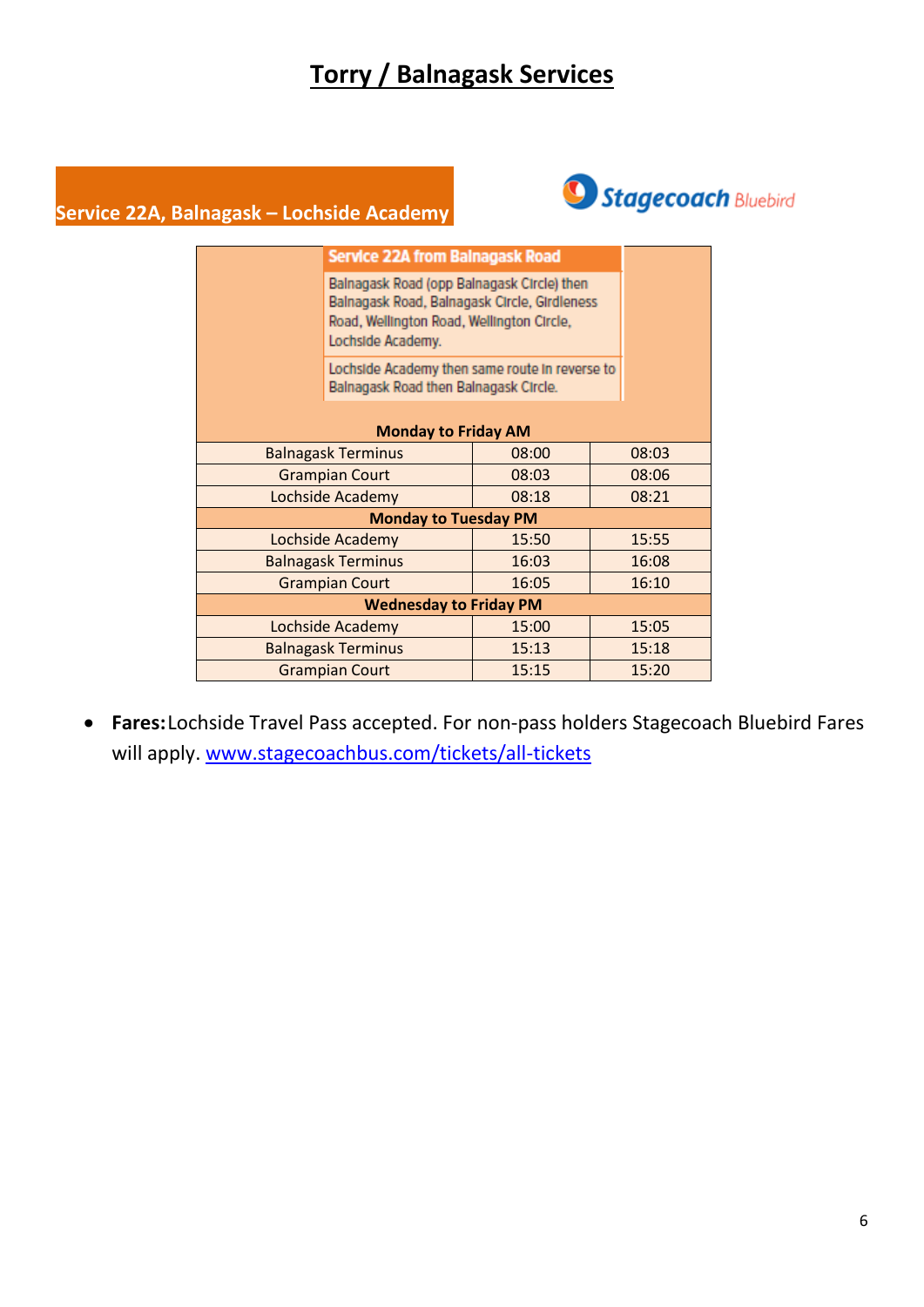

| <b>Service 22B from Victoria Road</b><br>Victoria Road - Lochside Academy: Victoria<br>Road (at Mansefield Road), St Fitticks Road,<br>Balnagask Road, Wellington Road, Wellington<br>Circle, Lochside Academy. |                                                                                                                                                                       |       |       |
|-----------------------------------------------------------------------------------------------------------------------------------------------------------------------------------------------------------------|-----------------------------------------------------------------------------------------------------------------------------------------------------------------------|-------|-------|
|                                                                                                                                                                                                                 | Lochside Academy - Victoria Road: Lochside<br>Academy, Wellington Circle, Wellington Road,<br>Balnagask Road, St Fitticks Road, Victoria Road<br>(at Mansefield Road) |       |       |
| <b>Monday to Friday AM</b>                                                                                                                                                                                      |                                                                                                                                                                       |       |       |
| <b>Mansefield Road</b><br>08:04<br>07:59                                                                                                                                                                        |                                                                                                                                                                       |       |       |
| <b>Torry Terminus, Balnagask Road</b><br>08:02                                                                                                                                                                  |                                                                                                                                                                       | 08:07 |       |
| Lochside Academy<br>08:17                                                                                                                                                                                       |                                                                                                                                                                       | 08:22 |       |
| <b>Monday to Tuesday PM</b>                                                                                                                                                                                     |                                                                                                                                                                       |       |       |
| Lochside Academy<br>15:50                                                                                                                                                                                       |                                                                                                                                                                       | 15:55 |       |
| <b>Balnagask Terminus</b>                                                                                                                                                                                       |                                                                                                                                                                       | 16:02 | 16:07 |
| <b>Mansefield Road</b><br>16:05                                                                                                                                                                                 |                                                                                                                                                                       | 16:10 |       |
| <b>Wednesday to Friday PM</b>                                                                                                                                                                                   |                                                                                                                                                                       |       |       |
|                                                                                                                                                                                                                 | Lochside Academy                                                                                                                                                      | 15:00 | 15:05 |
| <b>Balnagask Terminus</b>                                                                                                                                                                                       |                                                                                                                                                                       | 15:12 | 15:17 |
| <b>Mansefield Road</b><br>15:15                                                                                                                                                                                 |                                                                                                                                                                       | 15:20 |       |

• **Fares:**Lochside Travel Pass accepted. For non-pass holders Stagecoach Bluebird Fares will apply. [www.stagecoachbus.com/tickets/all-tickets](http://www.stagecoachbus.com/tickets/all-tickets)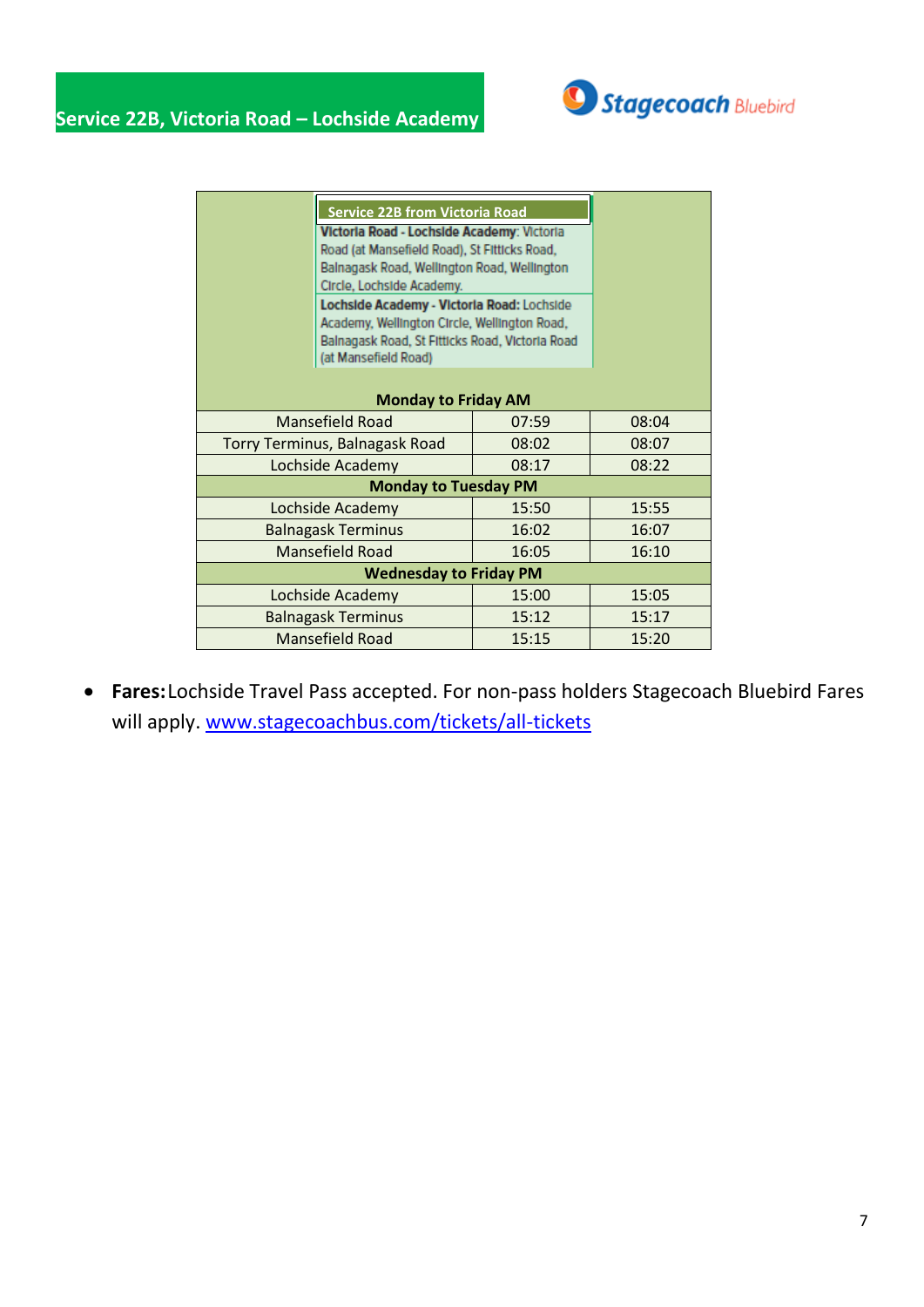

## **Service 31, Victoria Road – Lochside Academy**

|                                   | <b>Service 31 (School days) from Victoria</b><br>Road                                                                                                     |       |       |  |
|-----------------------------------|-----------------------------------------------------------------------------------------------------------------------------------------------------------|-------|-------|--|
|                                   | Mastrick - Cove: Victoria Road, Grampian Road,<br>Grampian Place, Walker Road, Polwarth Road,<br>Wellington Road, Wellington Circle, Lochside<br>Academy. |       |       |  |
|                                   | Cove - Mastrick: Lochside Academy<br>(Wellington Circle), Wellington circle, Wellington<br>Road, Polwarth Road, Walker Road, Victoria Road                |       |       |  |
| <b>Monday to Friday AM</b>        |                                                                                                                                                           |       |       |  |
| 08:00<br>08:05<br>Victoria Bridge |                                                                                                                                                           |       |       |  |
| Nigg Kirk                         |                                                                                                                                                           | 08:15 | 08:20 |  |
| Lochside Academy<br>08:20         |                                                                                                                                                           | 08:25 |       |  |
| <b>Monday to Tuesday PM</b>       |                                                                                                                                                           |       |       |  |
|                                   | Lochside Academy                                                                                                                                          | 15:50 | 15:51 |  |
| 16:09<br>Victoria Bridge          |                                                                                                                                                           | 16:10 |       |  |
| <b>Wednesday to Friday PM</b>     |                                                                                                                                                           |       |       |  |
|                                   | Lochside Academy                                                                                                                                          | 15:00 | 15:01 |  |
| 15:19<br>Victoria Bridge          |                                                                                                                                                           | 15:20 |       |  |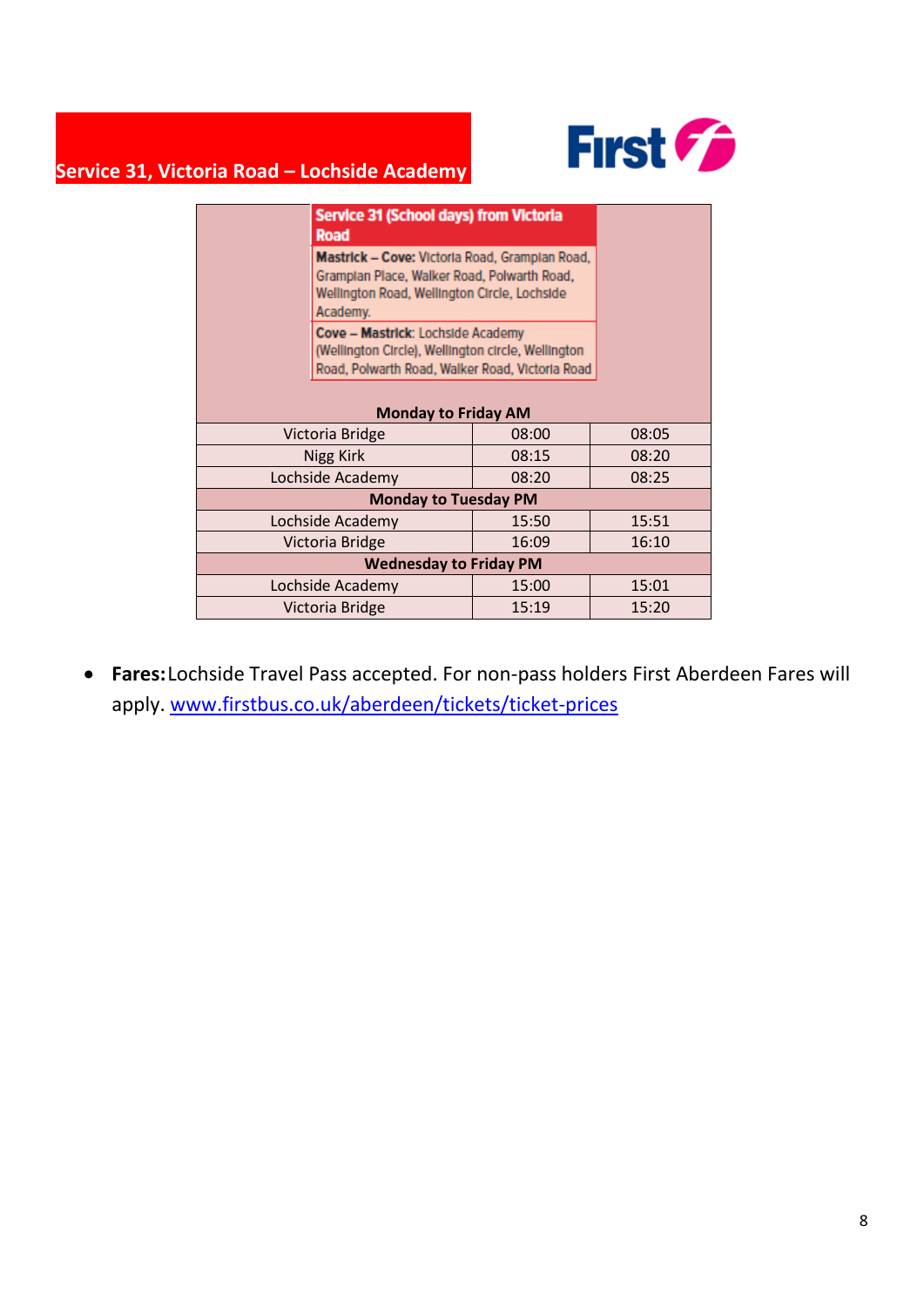## **Kincorth / Leggart Services**

## Service 181, Faulds Gate - Lochside Academy



| <b>Service 181 from Faulds Gate</b>                                                                                                                                                                                                                                         |       |  |
|-----------------------------------------------------------------------------------------------------------------------------------------------------------------------------------------------------------------------------------------------------------------------------|-------|--|
| Lochside Academy - Faulds Gate: Lochside<br>Academy, Wellington Circle, Wellington Road,<br>West Tullos Road, Redmoss Road, Abbotswell<br>Crescent, Arbroath Way, Calrngorm Drive,<br>Gardner Drive, Faulds Gate                                                            |       |  |
| Faulds Gate - Lochside Academy: Great<br>Southern Road, Stonehaven Road, Nigg Way,<br>Gardner Drive, Cairngorm Drive, Arbroath Way,<br>Abbotswells Crescent, Redmoss Road, West<br>Tullos Road, Wellington Road, Wellington Circle,<br>Lochside Academy (Wellington Circle) |       |  |
| <b>Monday to Friday AM</b>                                                                                                                                                                                                                                                  |       |  |
| <b>Duthie Park</b>                                                                                                                                                                                                                                                          | 08:01 |  |
| Faulds Gate                                                                                                                                                                                                                                                                 | 08:06 |  |
| Lochside Academy                                                                                                                                                                                                                                                            | 08:21 |  |
| <b>Monday to Tuesday PM</b>                                                                                                                                                                                                                                                 |       |  |
| Lochside Academy                                                                                                                                                                                                                                                            | 15:50 |  |
| Faulds Gate                                                                                                                                                                                                                                                                 | 16:05 |  |
| <b>Wednesday to Friday PM</b>                                                                                                                                                                                                                                               |       |  |
| Lochside Academy                                                                                                                                                                                                                                                            | 15:00 |  |
| Faulds Gate                                                                                                                                                                                                                                                                 | 15:15 |  |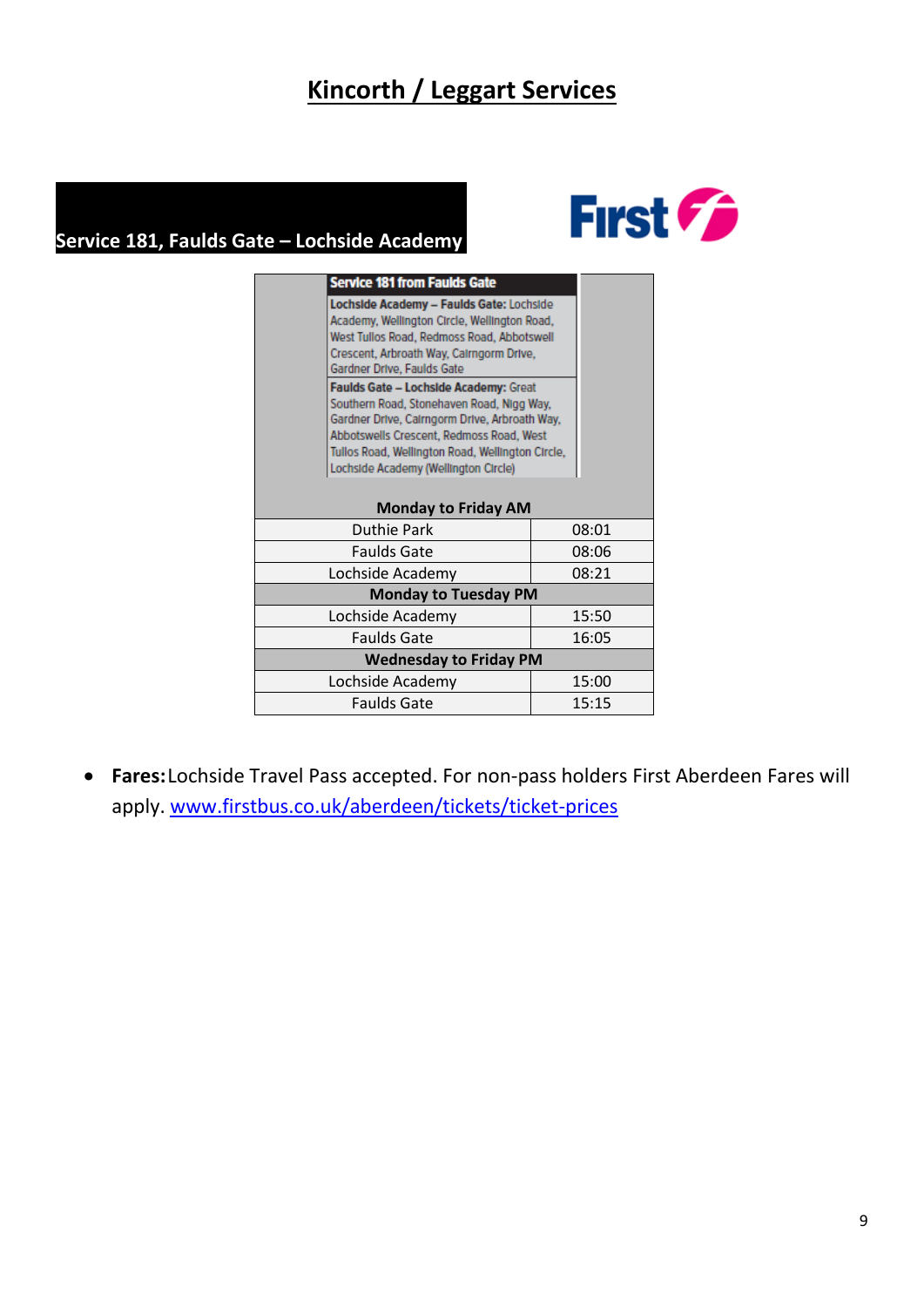

## **Service 182, Provost Watt Dr (via Faulds Gate)– Lochside Academy ```**

| <b>Service 182 from Provost Watt Drivelve</b>                                                                                                                                                                                                                              |       |  |  |
|----------------------------------------------------------------------------------------------------------------------------------------------------------------------------------------------------------------------------------------------------------------------------|-------|--|--|
| Lochside Academy - Provost Watt Drive:<br>Lochside Academy (Wellington Circle),<br>Wellington Circle, Wellington Road, West Tullos<br>Road, Redmoss Road, Abbotswell Crescent,<br>Arbroath Way, Calrngorm Drive, Faulds Gate,<br>Provost Watt Drive                        |       |  |  |
| Provost Watt Drive - Lochside Academy: Great<br>Southern Road, Provost Watt, Drive, Faulds Gate,<br>Calrngorm Drive, Arbroath Way, Abbotswell<br>Crescent, Redmoss Road, West Tullos Road,<br>Wellington Road, Wellington Circle, Lochside<br>Academy (Wellington Circle). |       |  |  |
| <b>Monday to Friday AM</b>                                                                                                                                                                                                                                                 |       |  |  |
| Duthie Park                                                                                                                                                                                                                                                                | 08:01 |  |  |
| Abbotswell School                                                                                                                                                                                                                                                          | 08:06 |  |  |
| Lochside Academy                                                                                                                                                                                                                                                           | 08:21 |  |  |
| <b>Monday to Tuesday PM</b>                                                                                                                                                                                                                                                |       |  |  |
| Lochside Academy                                                                                                                                                                                                                                                           | 15:50 |  |  |
| Duthie Park                                                                                                                                                                                                                                                                | 16:08 |  |  |
| <b>Wednesday to Friday PM</b>                                                                                                                                                                                                                                              |       |  |  |
| Lochside Academy                                                                                                                                                                                                                                                           | 15:00 |  |  |
| Duthie Park                                                                                                                                                                                                                                                                | 15:18 |  |  |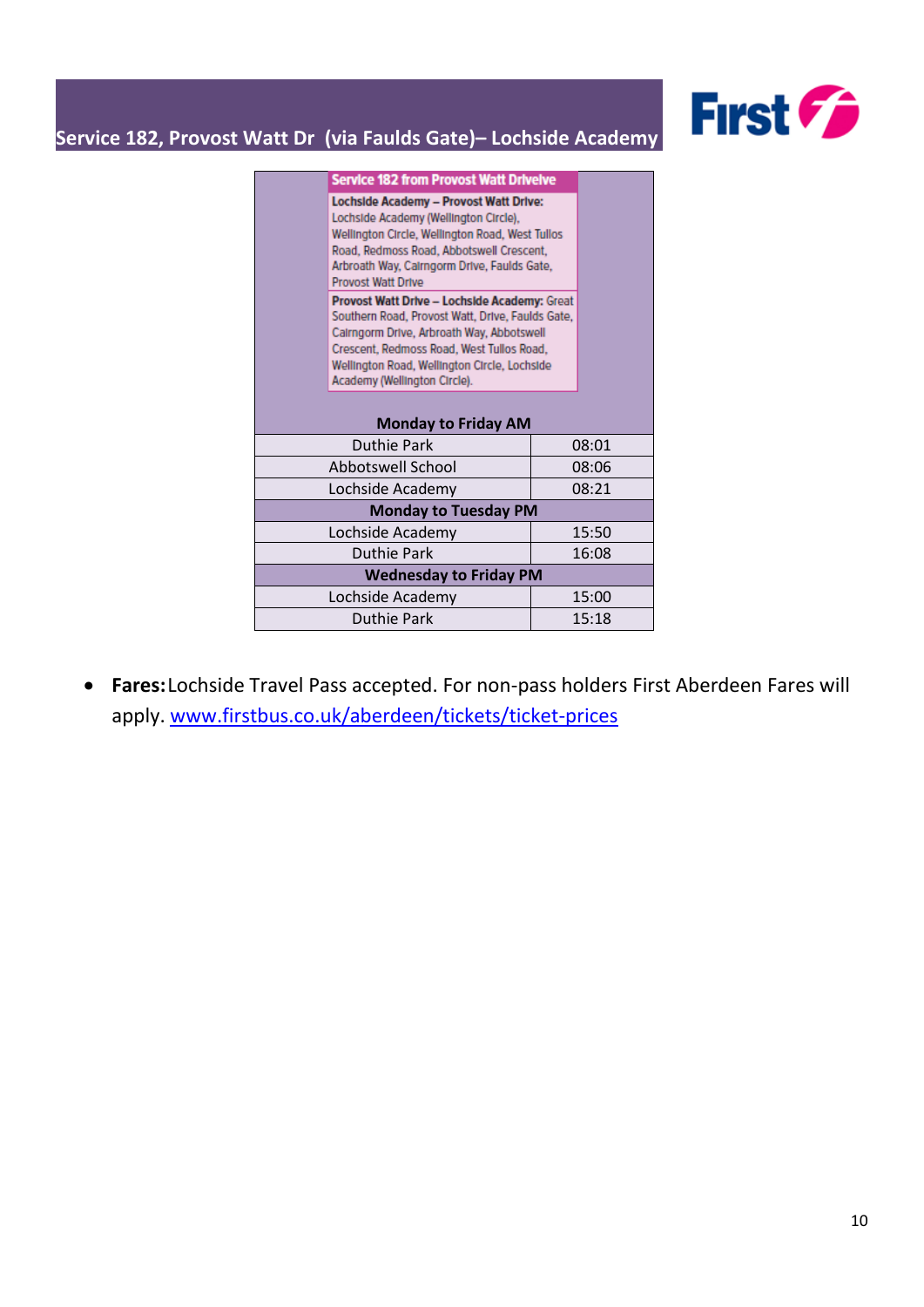

### **Service 183, Provost Watt Dr - Lochside Academy ```**

|                                                                                                                                                                                                                                                                                                                                                                                        | <b>Service 183 from Duthle Park</b> |       |       |  |
|----------------------------------------------------------------------------------------------------------------------------------------------------------------------------------------------------------------------------------------------------------------------------------------------------------------------------------------------------------------------------------------|-------------------------------------|-------|-------|--|
| Lochside Academy - Union Street: Lochside<br>Academy (Wellington Circle), Wellington<br>Crescent, Wellington Road, Charleston Road<br>North, Charleston Road, Cove Road, Earns<br>Hugh Road, Loirston Avenue, Loirston Road,<br>Langsdykes Road, Wellington Road, West Tullos<br>Road, Redmoss Road, Abbotswell Crescent,<br>Arbroath Way, Provost Watt Drive, Great<br>Southern Road. |                                     |       |       |  |
| Union Street - Lochside Academy: Great<br>Southern Road, Provost Watt Drive, Arbroath<br>Way, Abbotswell Crescent, Redmoss Road, West<br>Tullos Road, Wellington Road and Wellington<br>Circle to Lochside Academy (Wellington Circle).                                                                                                                                                |                                     |       |       |  |
| <b>Monday to Friday AM</b>                                                                                                                                                                                                                                                                                                                                                             |                                     |       |       |  |
| <b>Duthie Park</b><br>08:01                                                                                                                                                                                                                                                                                                                                                            |                                     |       |       |  |
| <b>Abbotswell School</b>                                                                                                                                                                                                                                                                                                                                                               |                                     |       | 08:06 |  |
| Lochside Academy                                                                                                                                                                                                                                                                                                                                                                       |                                     | 08:21 |       |  |
| <b>Monday to Tuesday PM</b>                                                                                                                                                                                                                                                                                                                                                            |                                     |       |       |  |
|                                                                                                                                                                                                                                                                                                                                                                                        | Lochside Academy                    |       | 15:50 |  |
| <b>Duthie Park</b>                                                                                                                                                                                                                                                                                                                                                                     |                                     |       | 16:05 |  |
| <b>Wednesday to Friday PM</b>                                                                                                                                                                                                                                                                                                                                                          |                                     |       |       |  |
|                                                                                                                                                                                                                                                                                                                                                                                        | Lochside Academy                    |       | 15:00 |  |
|                                                                                                                                                                                                                                                                                                                                                                                        | <b>Duthie Park</b>                  |       | 15:15 |  |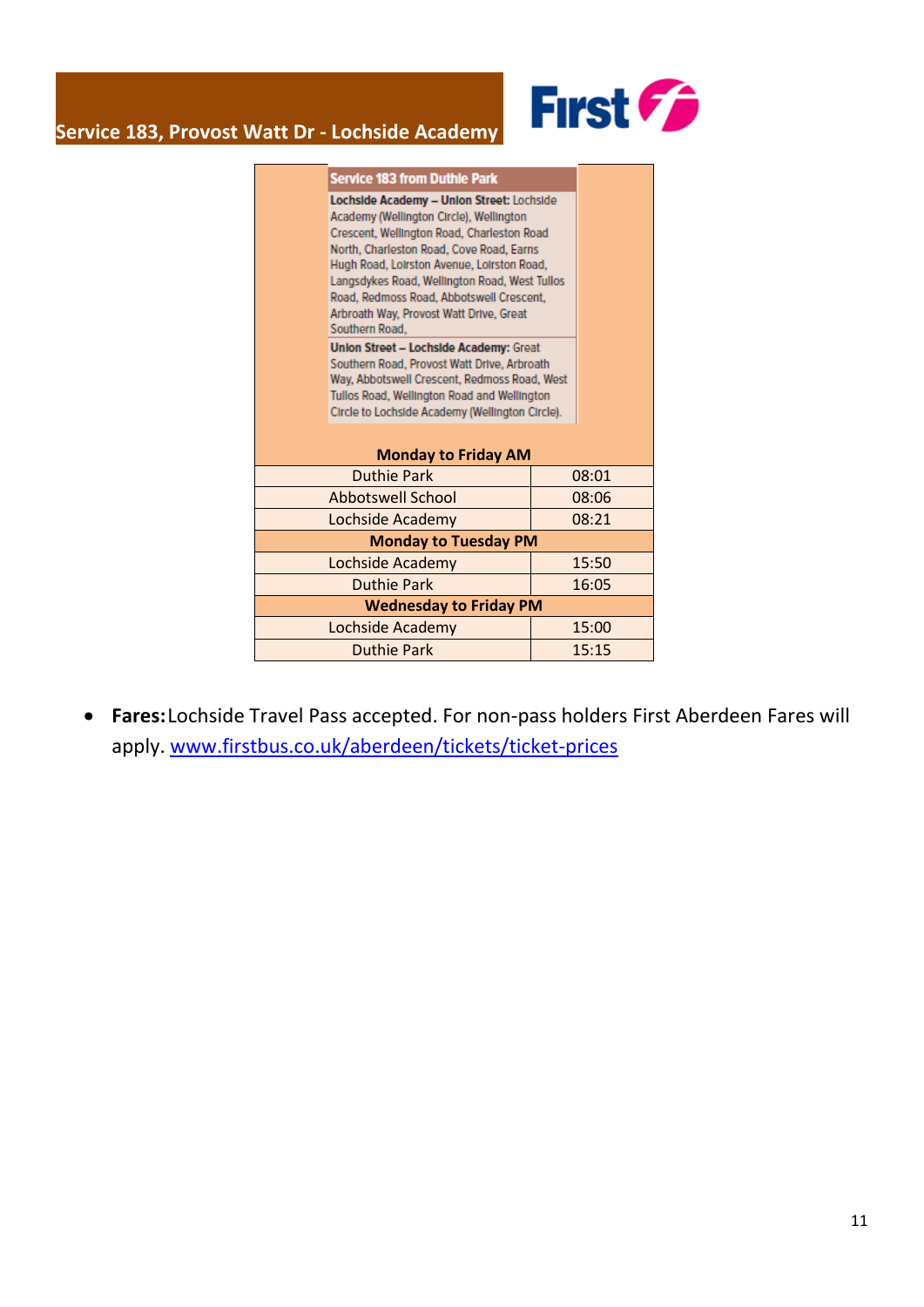## **Cove /Charleston Services**



## **Service 21A, Cove/Charleston – Lochside Academy**

|                            | Service 21A Cove/Charleston - Lochside<br><b>Academy (School Service)</b>                                                                                                                                                                                         |       |       |
|----------------------------|-------------------------------------------------------------------------------------------------------------------------------------------------------------------------------------------------------------------------------------------------------------------|-------|-------|
|                            | From Cove: (Earns Hugh Road opp Earns Hugh<br>Circle) via Earns Hugh Road, Langsdykes Road,<br>Loirston Road, Cove Road, Charleston Drive,<br>Cove Road, Charleston Road, Charleston Road<br>North, Wellington Road and Wellington Circle to<br>Lochside Academy. |       |       |
|                            | From Lochside Academy via Wellington<br>Circle: Wellington Road, Charleston Road North,<br>Charleston Road, Cove Road, Charleston Drive,<br>Cove Road, Earns Hugh Road, Langsdykes Road,<br>Loirston Road and Cove Road to Cove terminus<br>(Cove Road).          |       |       |
| <b>Monday to Friday AM</b> |                                                                                                                                                                                                                                                                   |       |       |
|                            | <b>Earns Heugh Circle</b>                                                                                                                                                                                                                                         |       | 07:54 |
| Loirston Manor             |                                                                                                                                                                                                                                                                   |       | 07:59 |
| Lochinch Way               |                                                                                                                                                                                                                                                                   | 08:06 |       |
| Lochside Academy           |                                                                                                                                                                                                                                                                   |       | 08:19 |
|                            | <b>Monday to Tuesday PM</b>                                                                                                                                                                                                                                       |       |       |
| Lochside Academy           |                                                                                                                                                                                                                                                                   |       | 15:50 |
|                            | Lochinch Way                                                                                                                                                                                                                                                      |       | 16:00 |
|                            | Cove Court                                                                                                                                                                                                                                                        |       | 16:11 |
|                            | <b>Wednesday to Friday PM</b>                                                                                                                                                                                                                                     |       |       |
|                            | Lochside Academy                                                                                                                                                                                                                                                  |       | 15:00 |
|                            | Lochinch Way                                                                                                                                                                                                                                                      |       | 15:10 |
|                            | <b>Cove Court</b>                                                                                                                                                                                                                                                 |       | 15:21 |

- **Fares:**Stagecoach Bluebird Fares will apply. [www.stagecoachbus.com/tickets/all](http://www.stagecoachbus.com/tickets/all-tickets)[tickets](http://www.stagecoachbus.com/tickets/all-tickets)
- **Please note:** *First Aberdeen season tickets will not be accepted on this service.*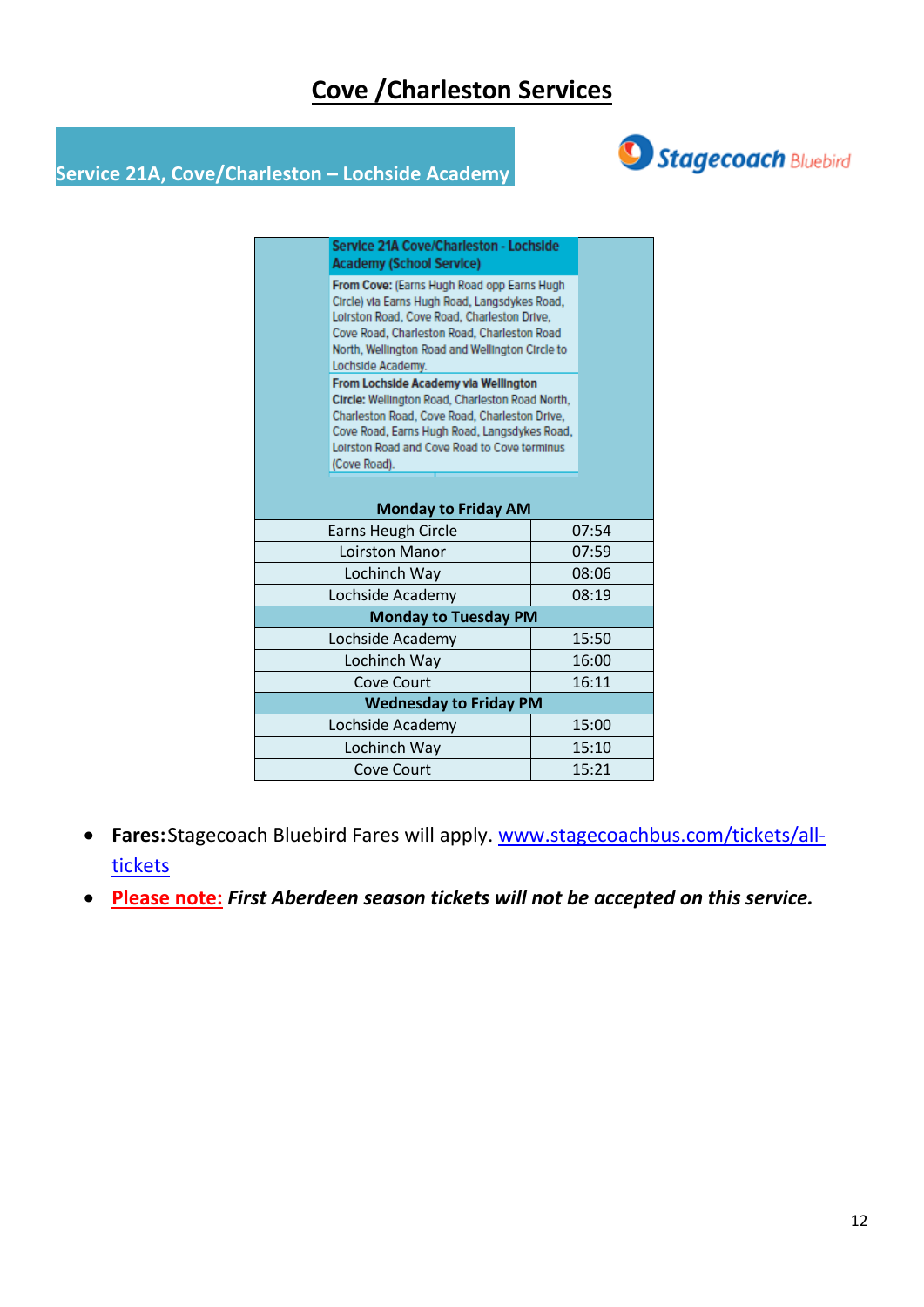### **Covid-19 Guidance and Procedures**

**Physical distancing is no longer required on public transport services and as such, services will be fully operational and open to all bus users.**

## **SCHOOL PUPILS MUST FOLLOW THESE RULES WHEN USING THE SCHOOL BUS:**



- **Do not travel if you, or a member of your household are feeling unwell with symptoms of Covid-19 or have been advised to self-isolate.**
- **Wash your hands or use hand sanitiser before AND after travelling.**
- **Fill the bus from the back first, towards the front.**
- **Take a seat as quickly as possible on boarding and remain seated in that seat until alighting. NB:** *As physical distancing is no longer requirement, there may be occasions where passengers are required to stand.*
- **Passengers should exit the bus in in reverse order of boarding, from the front to the back and do so in an orderly manner. Once on the pavement move away from the vehicle immediately to allow others leave the vehicle.**
- **You should be on your best behaviour throughout your journey. Ensuring adherence to the measures in place for safe transportation. This is critical to ensure the safety and wellbeing of all passengers.**
	- o **Please note:** 
		- Access to the existing school transport provision may be refused for children who persist in bad behaviour or do not follow the measures outlined in this guidance.